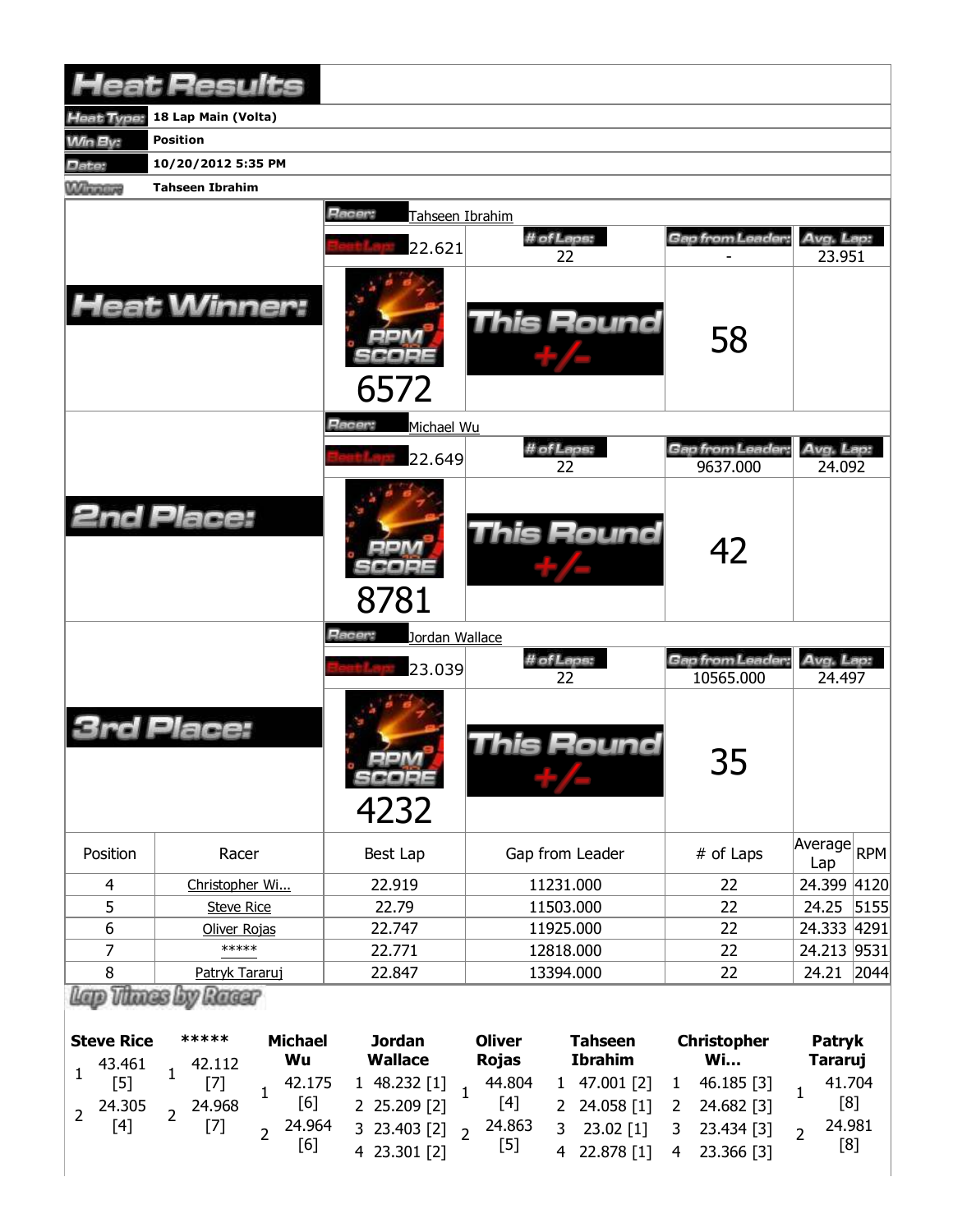|    | <b>Steve Rice</b> |    | *****                                                                                                                                                                                                                                                                                                                                                                                                                                                                                                            |    | <b>Michael</b><br>Wu |                                  |                | <b>Oliver</b><br><b>Rojas</b> |          |                                |          |                                 |        |                                 |
|----|-------------------|----|------------------------------------------------------------------------------------------------------------------------------------------------------------------------------------------------------------------------------------------------------------------------------------------------------------------------------------------------------------------------------------------------------------------------------------------------------------------------------------------------------------------|----|----------------------|----------------------------------|----------------|-------------------------------|----------|--------------------------------|----------|---------------------------------|--------|---------------------------------|
| 3  | 23.215<br>[4]     | 3  | 23.101<br>$[7]$                                                                                                                                                                                                                                                                                                                                                                                                                                                                                                  | 3  | 23.055               |                                  | 3              | 23.249                        |          |                                |          |                                 |        | <b>Patryk</b><br><b>Tararuj</b> |
| 4  | 23.478<br>[4]     | 4  | 23.299<br>$[7]$                                                                                                                                                                                                                                                                                                                                                                                                                                                                                                  | 4  | [6]<br>23.193<br>[6] |                                  | 4              | $[5]$<br>23.239<br>$[5]$      |          |                                |          |                                 | 3      | 23.537<br>[8]                   |
| 5  | 23.26<br>[4]      | 5  | 23.083<br>$[7]$                                                                                                                                                                                                                                                                                                                                                                                                                                                                                                  | 5  | 23.255<br>[6]        |                                  | 5              | 23.296<br>$[5]$               |          |                                |          |                                 | 4      | 23.517<br>[8]                   |
| 6  | 23.287<br>[4]     | 6  | 23.536<br>$[7]$                                                                                                                                                                                                                                                                                                                                                                                                                                                                                                  | 6  | 23.421<br>[6]        |                                  | 6              | 23.322<br>$[5]$               |          |                                |          |                                 | 5<br>6 | 23.13 [8]<br>23.184             |
| 7  | 23.275<br>[4]     |    | 23.145<br>$[7]$                                                                                                                                                                                                                                                                                                                                                                                                                                                                                                  | 7  | 23.326<br>[6]        | <b>Jordan</b><br><b>Wallace</b>  | $\overline{7}$ | 23.531<br>$[5]$               |          | Tahseen<br><b>Ibrahim</b>      |          | <b>Christopher</b><br><b>Wi</b> | 7      | [8]<br>23.278                   |
| 8  | 23.128<br>[4]     | 8  | 23.352<br>$[7]$                                                                                                                                                                                                                                                                                                                                                                                                                                                                                                  | 8  | 23.271<br>[6]        | 5 23.282 [2]                     | 8              | 23.033<br>$[5]$               | 5.       | 22.784 [1]                     | 5        | 23.359 [3]                      | 8      | [8]<br>23.155                   |
| 9  | 23.339<br>[4]     | 9  | 23.05<br>$[7]$                                                                                                                                                                                                                                                                                                                                                                                                                                                                                                   | 9  | 23.279<br>[6]        | 6 23.314 [2]<br>23.307 [2]       | 9              | 23.176<br>$[5]$               | 6        | 22.92 [1]<br>22.978 [1]        | 6<br>7   | 23.182 [3]<br>23.204 [3]        | 9      | [8]<br>23.25 [8]                |
| 10 | 23.229<br>[4]     | 10 | 23.437<br>$[7]$                                                                                                                                                                                                                                                                                                                                                                                                                                                                                                  | 10 | 22.99<br>$[5]$       | 8 23.148 [2]<br>$9$ 23.252 $[2]$ | 10             | 23.618<br>[6]                 | 8<br>9   | 22.788 [1]<br>22.817 [1]       | 8<br>9   | 23.268 [3]<br>23.36 [3]         | 10     | 23.113<br>[8]                   |
| 11 | 23.16<br>[4]      | 11 | 23.407<br>$[7]$                                                                                                                                                                                                                                                                                                                                                                                                                                                                                                  | 11 | 22.91<br>$[5]$       | 10 23.219 [2]<br>11 23.039 [2]   | 11             | 23.269<br>[6]                 | 10<br>11 | 22.838 [1]<br>22.799 [1]       | 10<br>11 | 23.108 [3]<br>23.067 [3]        | 11     | 23.427<br>[8]                   |
| 12 | 23.816<br>$[5]$   | 12 | 22.825<br>$[7]$                                                                                                                                                                                                                                                                                                                                                                                                                                                                                                  | 12 | 23.322<br>$[4]$      | 12 23.293 [2]<br>13 23.228 [2]   | 12             | 23.182<br>[6]                 | 12       | 22.669 [1]<br>13 22.627 [1]    | 12<br>13 | 23.298 [3]<br>23.228 [3]        | 12     | 22.962<br>[8]                   |
| 13 | 23.259<br>$[5]$   | 13 | 23.815<br>$[7]$                                                                                                                                                                                                                                                                                                                                                                                                                                                                                                  | 13 | 23.122<br>[4]        | 14 23.17 [2]<br>15 23.111 [2]    | 13             | 23.44<br>[6]                  |          | 14 22.694 [1]                  | 14       | 23.08 [3]                       | 13     | 23.504<br>[8]                   |
| 14 | 22.933<br>$[5]$   | 14 | 22.933<br>$[7]$                                                                                                                                                                                                                                                                                                                                                                                                                                                                                                  | 14 | 22.786<br>[4]        | 16 23.605 [2]                    | 14             | 22.896<br>[6]                 |          | 15 23.016 [1]<br>16 22.728 [1] | 15<br>16 | 23.337 [3]<br>23.835 [3]        | 14     | 23.012<br>[8]                   |
| 15 | 22.98<br>$[5]$    | 15 | 22.915<br>$[7]$                                                                                                                                                                                                                                                                                                                                                                                                                                                                                                  | 15 | 23.153<br>$[4]$      | 17 23.176 [2]<br>18 23.043 [2]   | 15             | 23.155<br>[6]                 | 17       | $22.621$ [1]<br>18 22.712 [1]  | 17<br>18 | 24.377 [4]<br>22.919 [4]        | 15     | 23.319<br>[8]                   |
| 16 | 23.597<br>$[5]$   | 16 | 23.107<br>$[7]$                                                                                                                                                                                                                                                                                                                                                                                                                                                                                                  | 16 | 23.654<br>$[4]$      | 19 23.082 [2]<br>20 23.39 [2]    | 16             | 23.28<br>[6]                  | 19       | $22.791$ [1]<br>20 22.639 [1]  | 19<br>20 | 23.023 [4]<br>22.998 [4]        | 16     | 23.056<br>[8]                   |
| 17 | 24.408<br>$[5]$   | 17 | 24.502<br>$[7]$                                                                                                                                                                                                                                                                                                                                                                                                                                                                                                  | 17 | 23.411<br>$[3]$      | 21 23.953 [3]<br>22 23.17 [3]    | 17             | 24.507<br>[6]                 | 21       | 22.742 [1]<br>22 22.802 [1]    | 21<br>22 | 23.37 [4]<br>23.093 [4]         | 17     | 24.145<br>[8]                   |
| 18 | 23.161<br>$[5]$   | 18 | 23.243<br>$[7] \centering% \includegraphics[width=1\textwidth]{images/TransY.pdf} \caption{The first two different values of $d=3$ and $d=4$ (left) and $d=5$ (right) and $d=6$ (right) and $d=6$ (right) and $d=6$ (right) and $d=6$ (right) and $d=6$ (right) and $d=6$ (right) and $d=6$ (right) and $d=6$ (right) and $d=6$ (right) and $d=6$ (right) and $d=6$ (right) and $d=6$ (right) and $d=6$ (right) and $d=6$ (right) and $d=6$ (right) and $d=6$ (right) and $d=6$ (right) and $d=6$ (right) and $$ | 18 | 22.773<br>$[3]$      |                                  | 18             | 23.166<br>[6]                 |          |                                |          |                                 | 18     | 23.267<br>[8]                   |
| 19 | 22.79<br>$[5]$    | 19 | 23.058<br>$[7]$                                                                                                                                                                                                                                                                                                                                                                                                                                                                                                  | 19 | 22.718<br>$[3]$      |                                  | 19             | 23.059<br>[6]                 |          |                                |          |                                 | 20     | 19 23.13 [8]<br>22.854          |
| 20 | 22.857<br>$[5]$   | 20 | 22.828<br>$[7]$                                                                                                                                                                                                                                                                                                                                                                                                                                                                                                  | 20 | 23.181<br>$[3]$      |                                  | 20             | 22.747<br>[6]                 |          |                                |          |                                 | 21     | [8]<br>24.253                   |
| 21 | 23.409<br>$[5]$   | 21 | 24.205<br>$[7]$                                                                                                                                                                                                                                                                                                                                                                                                                                                                                                  | 21 | 23.405<br>$[2]$      |                                  | 21             | 23.398<br>[6]                 |          |                                |          |                                 | 22     | [8]<br>22.847                   |
| 22 | 23.161<br>$[5]$   | 22 | 22.771<br>$[7]$                                                                                                                                                                                                                                                                                                                                                                                                                                                                                                  | 22 | 22.649<br>$[2]$      |                                  | 22             | 23.086<br>[6]                 |          |                                |          |                                 |        | [8]                             |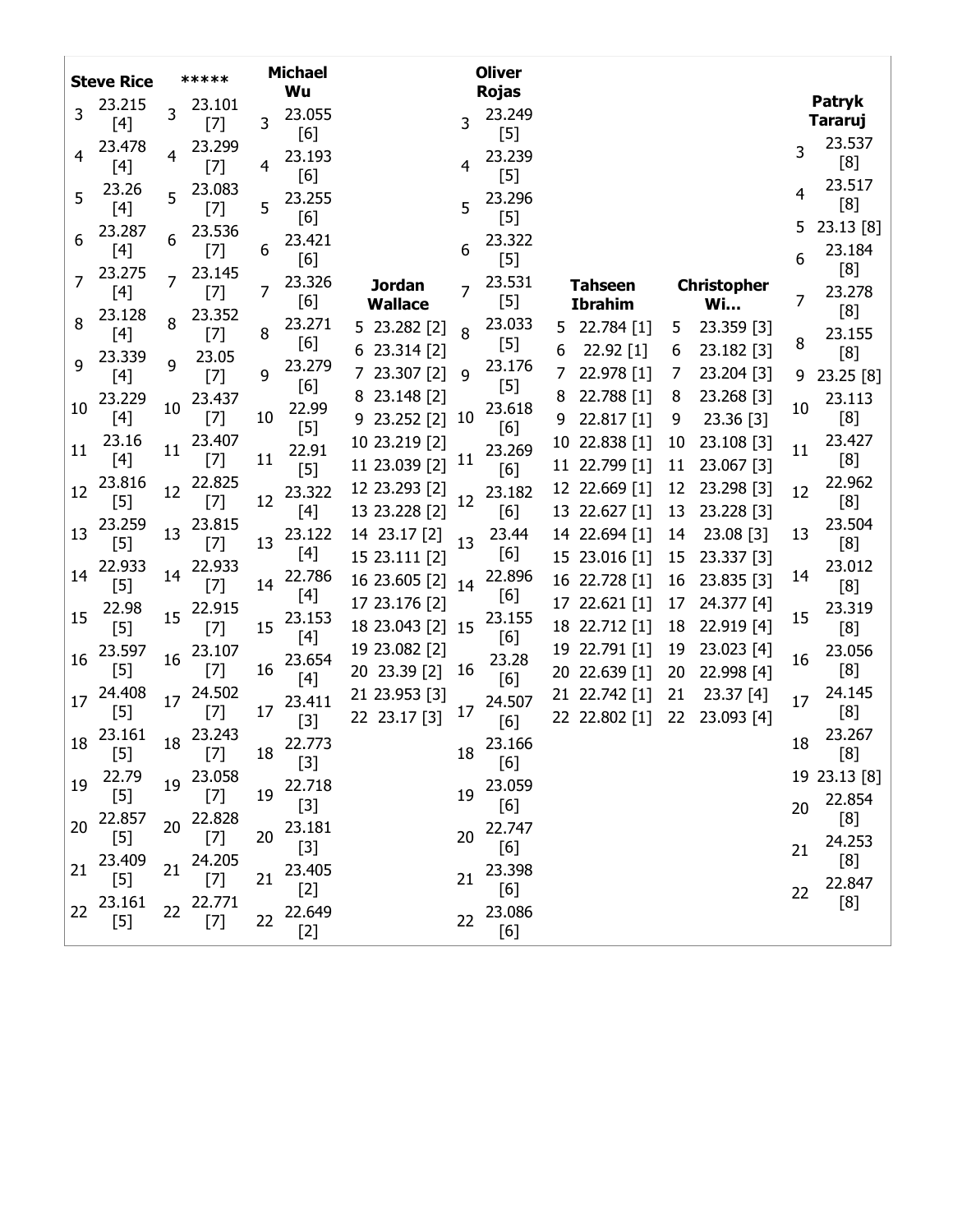|                     | <b>Heat Results</b>            |                                  |                              |                |                      |              |                             |              |                                               |      |
|---------------------|--------------------------------|----------------------------------|------------------------------|----------------|----------------------|--------------|-----------------------------|--------------|-----------------------------------------------|------|
| leat Type:          | 18 Lap Main (Volta)            |                                  |                              |                |                      |              |                             |              |                                               |      |
| <b>Win By:</b>      | <b>Position</b>                |                                  |                              |                |                      |              |                             |              |                                               |      |
| Date:               | 10/20/2012 5:25 PM             |                                  |                              |                |                      |              |                             |              |                                               |      |
| <b>Winnipeg</b>     | <b>Marco Restivo</b>           |                                  |                              |                |                      |              |                             |              |                                               |      |
|                     |                                | Racer:                           | Marco Restivo                |                |                      |              |                             |              |                                               |      |
|                     |                                |                                  |                              |                | # of Laps:           |              | Gap from Leader:            |              | Avg. Lap:                                     |      |
|                     |                                |                                  | 22.777                       |                | 22                   |              |                             |              | 24.339                                        |      |
|                     | <b>Heat Winner:</b>            |                                  | 3979                         |                | This Round           |              | 46                          |              |                                               |      |
|                     |                                | Racer:                           | <b>Steve Brooks</b>          |                |                      |              |                             |              |                                               |      |
|                     |                                |                                  | 22.64                        |                | # of Laps:<br>22     |              | Gap from Leader:<br>468.000 |              | Avg. Lap:<br>24.255                           |      |
|                     | <b>2nd Place:</b>              |                                  | 8364                         |                | This Round           |              | 40                          |              |                                               |      |
|                     |                                | Racer:                           | Scott Kern                   |                |                      |              |                             |              |                                               |      |
|                     |                                |                                  | 23.008                       |                | # of Laps:<br>22     |              | Gap from Leader<br>3988.000 |              | Avg. Lap:<br>24.591                           |      |
|                     | Place:                         |                                  | $m \lambda$<br>scoee<br>4008 |                | This Round           |              | 28                          |              |                                               |      |
| Position            | Racer                          |                                  | Best Lap                     |                | Gap from Leader      |              | # of Laps                   |              | $\sqrt{\text{Average}}$ <sub>RPM</sub><br>Lap |      |
| 4                   | Max Leitschuh                  |                                  | 22.861                       |                | 5206.000             |              | 22                          |              | 24.354 3042                                   |      |
| 5                   | Kelly Widmann                  |                                  | 22.925                       |                | 6571.000             |              | 22                          |              | 24.256 4510                                   |      |
| 6                   | David Nguyen                   |                                  | 22.938                       |                | 7284.000             |              | 22                          |              | 24.41                                         | 5818 |
| 7                   | <b>Brent Talley</b>            |                                  | 23.024                       |                | 8258.000             |              | 22                          |              | 24.385 3087                                   |      |
| Lero Vitross        | Racer                          |                                  |                              |                |                      |              |                             |              |                                               |      |
| <b>Brent Talley</b> | <b>Scott Kern</b>              | <b>Steve Brooks David Nguyen</b> |                              |                | <b>Marco Restivo</b> |              | <b>Max Leitschuh</b>        |              | <b>Kelly Widmann</b>                          |      |
| 1 43.071 [6]        | 149.59[1]                      | 1 46.648 [3]                     | 44.192 [5]<br>1              | $\mathbf{1}$   | 48.572 [2]           | $\mathbf{1}$ | 44.371 [4]                  | $\mathbf{1}$ | 42.205 [7]                                    |      |
| $2$ 25.555 [6]      | 2 25.181 [1]<br>2 <sup>1</sup> | 25.07 [3]                        | 25.271 [4]<br>$\mathbf{2}$   | 2              | 25.004 [2]           | 2            | 26.186 [5]                  | 2            | 25.622 [7]                                    |      |
| $3$ 23.75 [6]       | 3 23.377 [1]                   | 3 23.236 [3]                     | 23.48 [4]<br>3               | 3              | 23.243 [2]           | 3            | 23.357 [5]                  | 3            | 23.576 [7]                                    |      |
| 4 23.925 [6]        | 4 23.832 [1]                   | 4 24.016 [3]                     | 23.691 [4]<br>$\overline{4}$ | $\overline{4}$ | 24.132 [2]           | 4            | 23.955 [5]                  | 4            | 23.895 [7]                                    |      |

5 23.202 [6] 6 23.182 [6] 5 23.303 [1] 6 23.692 [1] 5 23.323 [3] 6 23.234 [3] 5 23.392 [4] 6 23.275 [4] 5 23.156 [2] 6 23.563 [2] 5 23.264 [5] 6 23.393 [5] 5 23.534 [7] 6 22.925 [7]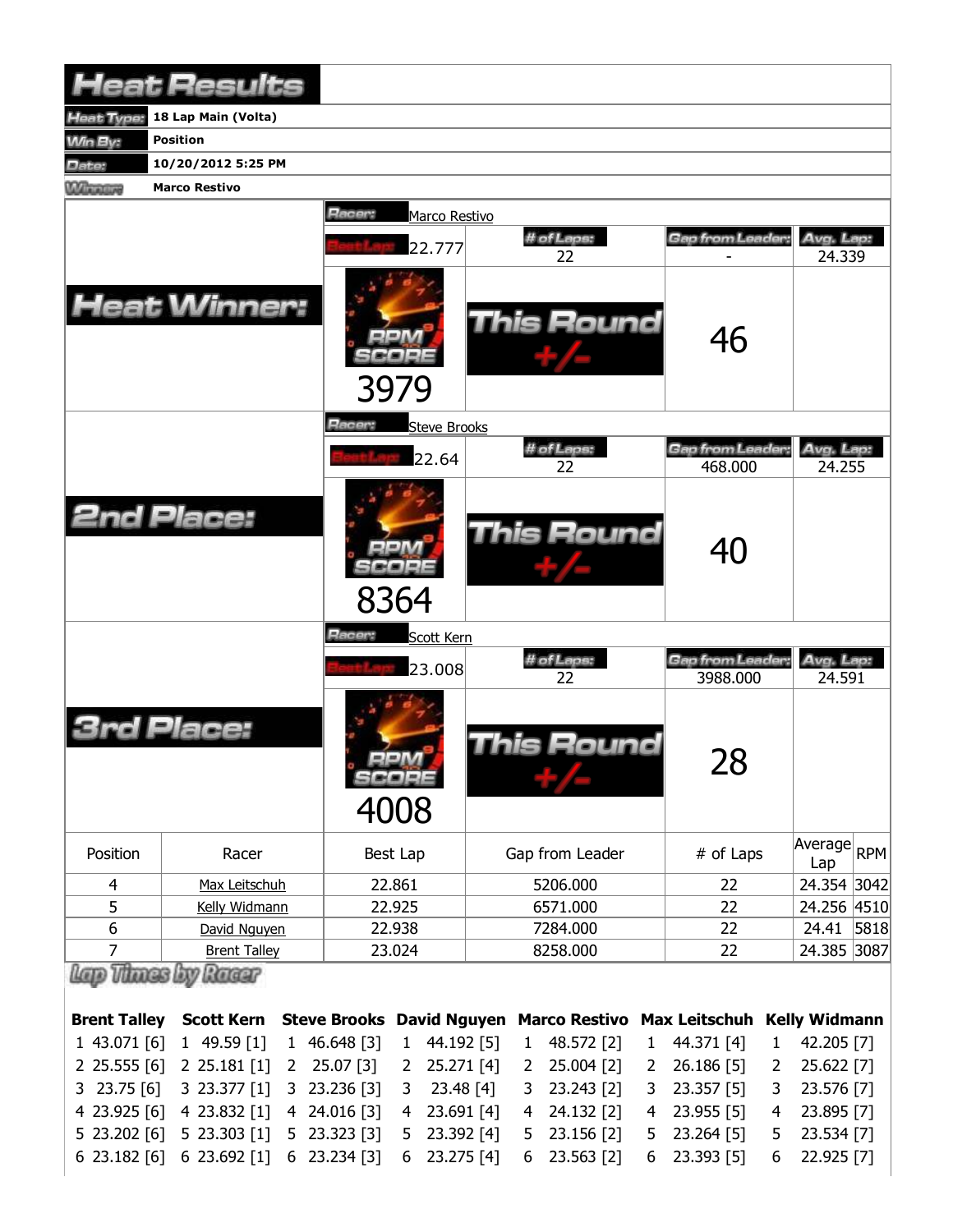|              |                          | <b>Brent Talley Scott Kern Steve Brooks</b> |    | <b>David Nguyen</b> | <b>Marco Restivo</b> | <b>Max Leitschuh</b> |    | <b>Kelly Widmann</b> |
|--------------|--------------------------|---------------------------------------------|----|---------------------|----------------------|----------------------|----|----------------------|
| 7 24.646 [7] | 7 23.337 [1]             | 7 23.648 [3]                                | 7  | 23.389 [4]          | 7 23.412 [2]         | 7 23.287 [5]         | 7  | 23.937 [6]           |
| 8 23.584 [7] | 8 23.251 [1]             | 8 23.153 [3]                                | 8  | $23.125$ [4]        | 8 23.115 [2]         | 8 23.256 [5]         | 8  | 23.387 [6]           |
|              | 9 23.131 [7] 9 23.76 [2] | 9 23.304 [3]                                | 9. | 22.938 [4]          | 9 22.889 [1]         | 9 22.963 [5]         | 9  | 23.135 [6]           |
| 10 23.57 [7] | 10 23.657 [3]            | 10 22.99 [2]                                |    | 10 23.36 [4]        | 10 23.147 [1]        | 10 23.204 [5]        | 10 | 23.113 [6]           |
|              |                          | 11 23.187 [7] 11 23.272 [3] 11 22.895 [2]   |    | 11 24.012 [4]       | 11 22.843 [1]        | 11 23.898 [5]        |    | 11 23.058 [6]        |
|              |                          | 12 23.211 [7] 12 23.188 [3] 12 22.803 [2]   |    | 12 24.005 [4]       | 12 22.932 [1]        | 12 24.209 [5]        |    | 12 23.872 [6]        |
|              |                          | 13 23.044 [7] 13 23.136 [3] 13 22.85 [2]    |    | 13 23.145 [4]       | 13 23.039 [1]        | 13 23.164 [5]        |    | 13 23.125 [6]        |
|              |                          | 14 23.419 [7] 14 23.188 [3] 14 22.987 [2]   |    | 14 24.417 [6]       | 14 23.017 [1]        | 14 23.326 [4]        |    | 14 23.278 [5]        |
|              |                          | 15 23.379 [7] 15 23.129 [3] 15 23.002 [2]   |    | 15 23.26 [6]        | 15 23.05 [1]         | 15 23.032 [4]        |    | 15 23.134 [5]        |
|              |                          | 16 23.552 [7] 16 23.077 [3] 16 22.957 [2]   |    | 16 23.16 [6]        | 16 22.873 [1]        | 16 23.024 [4]        |    | 16 23.379 [5]        |
|              |                          | 17 23.238 [7] 17 23.088 [3] 17 23.055 [2]   |    | 17 23.114 [6]       | 17 23.128 [1]        | 17 22.978 [4]        |    | 17 23.01 [5]         |
|              |                          | 18 23.129 [7] 18 23.103 [3] 18 23.076 [2]   |    | 18 22.993 [6]       | 18 22.954 [1]        | 18 23.143 [4]        |    | 18 22.957 [5]        |
|              |                          | 19 23.199 [7] 19 23.008 [3] 19 22.923 [2]   |    | 19 23.244 [6]       | 19 22.777 [1]        | 19 22.861 [4]        | 19 | 23.151 [5]           |
|              |                          | 20 23.282 [7] 20 23.066 [3] 20 22.737 [2]   |    | 20 23.059 [6]       | 20 22.912 [1]        | 20 22.906 [4]        | 20 | 23.088 [5]           |
|              |                          | 21 23.196 [7] 21 23.025 [3] 21 22.64 [2]    |    | 21 23.131 [6]       | 21 22.885 [1]        | 21 23.13 [4]         | 21 | 23.144 [5]           |
|              |                          | 22 23.024 [7] 22 23.738 [3] 22 23.057 [2]   |    | 22 23.362 [6]       | 22 22.811 [1]        | 22 22.872 [4]        |    | 22 23.098 [5]        |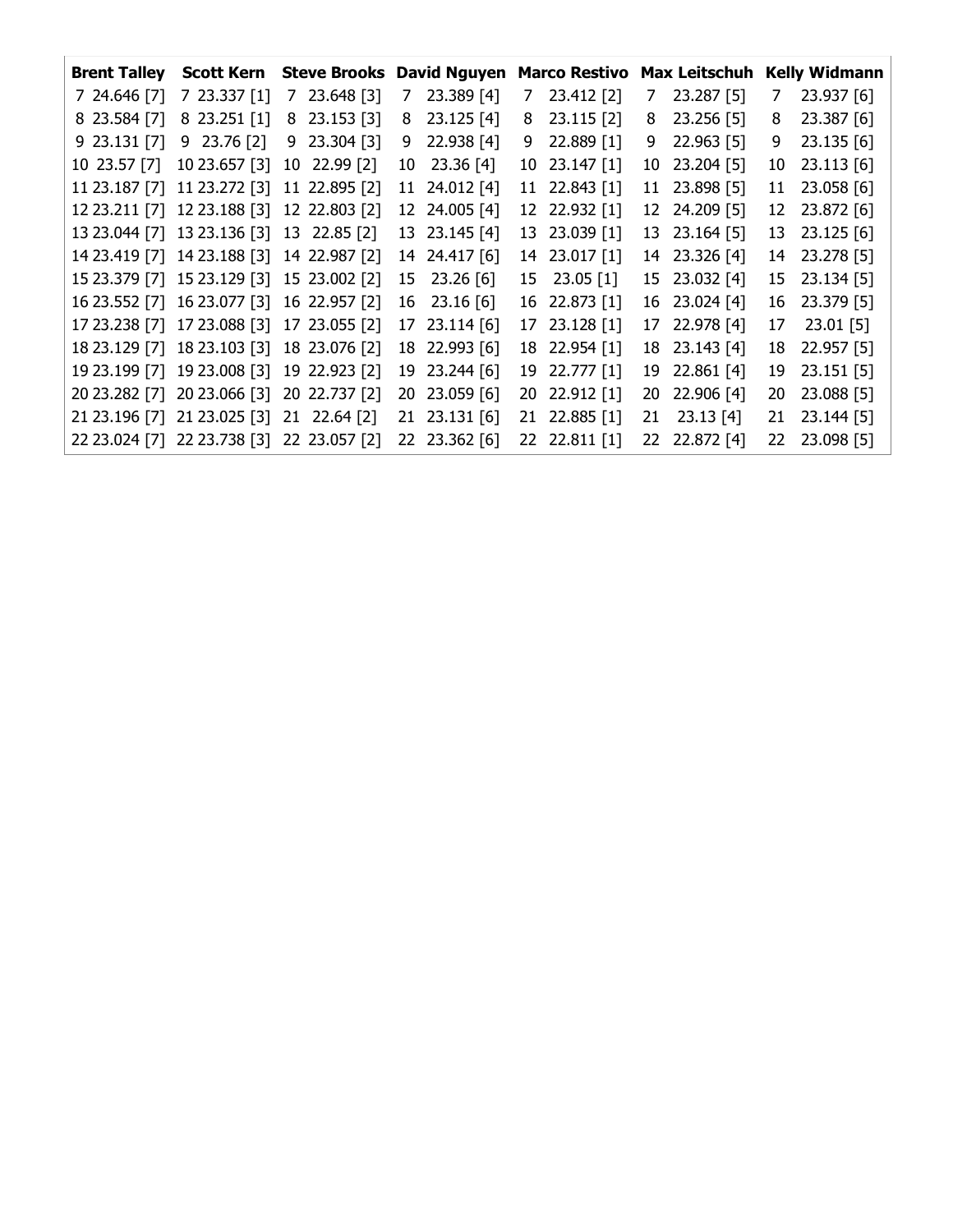|                | <b>Heat Results</b> |                                   |                  |                             |                     |
|----------------|---------------------|-----------------------------------|------------------|-----------------------------|---------------------|
| leat Type:     | 18 Lap Main (Volta) |                                   |                  |                             |                     |
| Win By:        | <b>Position</b>     |                                   |                  |                             |                     |
| Date:          | 10/20/2012 5:15 PM  |                                   |                  |                             |                     |
| <b>Winning</b> | <b>Mike Padgett</b> |                                   |                  |                             |                     |
|                |                     | Racer:<br>Mike Padgett            |                  |                             |                     |
|                |                     | 23.137                            | # of Laps:<br>22 | Gap from Leader:            | Avg. Lap:<br>24.646 |
|                | <b>Heat Winner:</b> | 3157                              | This Round       | 49                          |                     |
|                |                     | <b>Racer:</b><br>Hendrik De Zwart |                  |                             |                     |
|                |                     | 23.233                            | # of Laps:       | Gap from Leader.            | Avg. Lap:           |
|                |                     |                                   | 22               | 3852.000                    | 24.675              |
|                | <b>2nd Place:</b>   | 1619                              | This Round       | 35                          |                     |
|                |                     | Racer:<br>Robert Orr              |                  |                             |                     |
|                |                     | 23.241                            | # of Laps:<br>22 | Gap from Leader<br>4462.000 | Avg. Lap:<br>24.606 |
|                | Place:              | SCORE<br>2602                     | This Round       | 28                          |                     |
| Position       | Racer               | Best Lap                          | Gap from Leader  | # of Laps                   | Average RPM<br>Lap  |
| 4              | Ary Jogasurya       | 23.332                            | 5423.000         | 22                          | 24.607 2698         |
| 5              | John Labay          | 23.201                            | 6531.000         | 22                          | 24.612 2104         |
| 6              | Rome Wheeler        | 23.157                            | 7219.000         | 22                          | 24.545   1629       |
| $\overline{7}$ | Alexander Cumm      | 23.539                            | 11904.000        | 22                          | 24.636 3195         |
|                | Thues by Russe      |                                   |                  |                             |                     |

| <b>Alexander</b><br>Cumm |            | <b>Arv</b><br>Jogasurya |                | 43.393         |                   | <b>Robert Orr John Labay</b><br>42.296 |        | Mike<br><b>Padgett</b> |              | Rome<br>Wheeler                        | <b>Hendrik De</b><br>Zwart |              |
|--------------------------|------------|-------------------------|----------------|----------------|-------------------|----------------------------------------|--------|------------------------|--------------|----------------------------------------|----------------------------|--------------|
|                          | 38.394 [7] |                         | 1 42.644 [4]   |                | $\lceil 3 \rceil$ |                                        | [6]    |                        | 147.566[1]   | 1 40.084 [5]                           |                            | 44.927 [2]   |
| 2                        | 27.032 [7] |                         | 2 25.767 [4]   |                | 24.991            | $\overline{1}$                         | 26.561 |                        |              | 2 25.105 [1] 2 27.677 [6]              | $\overline{2}$             | 25.406 [2]   |
|                          | 24.211 [7] |                         | $3$ 23.4 [4]   |                | $[3]$             |                                        | [5]    |                        |              | 3 23.58 [1] 3 23.722 [6] 3 23.831 [2]  |                            |              |
|                          | 23.904 [7] |                         | 4 23.794 [4]   | $\overline{z}$ | 23.888            | $\overline{z}$                         | 23.814 |                        | 4 23.384 [1] | 4 23.758 [6]                           |                            | 4 23.817 [2] |
| 5                        | 23.742 [7] |                         | $5$ 25.064 [4] |                | $[3]$             |                                        | $[5]$  |                        |              | 5 23.557 [1] 5 23.738 [6] 5 25.314 [2] |                            |              |